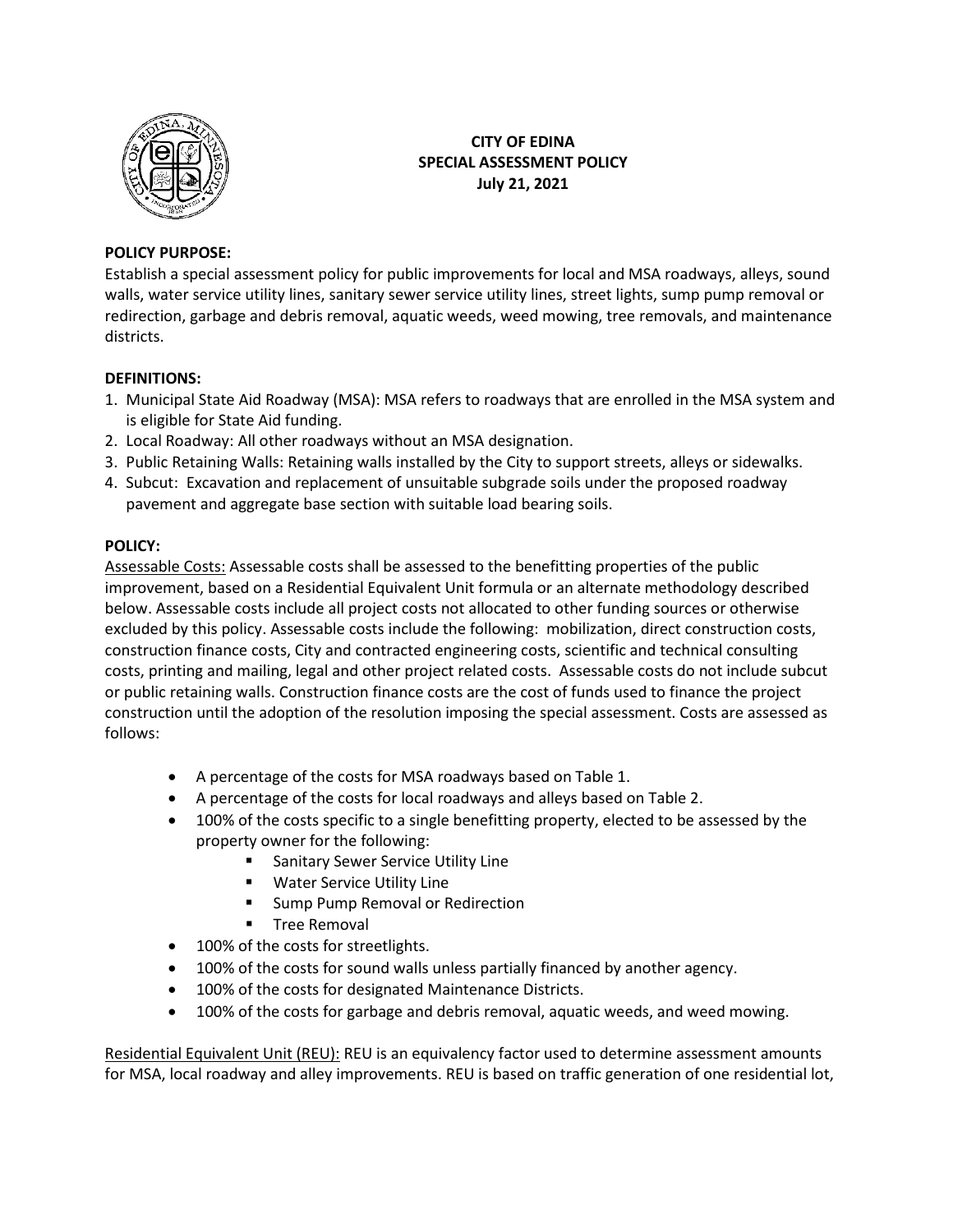regardless of lot size or amount of street frontage. REU's shall be calculated according to the following table:

| <b>Scenario</b> | <b>Land Use Class</b>                              | <b>REU Factor</b> | <b>Notes</b> |
|-----------------|----------------------------------------------------|-------------------|--------------|
| A               | Single Family Residential - Single Family Detached | 1.0               |              |
| B               | Multi-Family Residential - Single Family Attached  | 0.8               |              |
|                 | Multi-Family Residential - Multi-Family            | 0.5               | 1,4          |
| D               | Industrial and Utility                             | 0.5               | 2,3          |
| E               | Commercial - Office and Retail                     | 1.5               | 2,4          |
| F               | Institutional - City Owned Buildings               | 0.9               | 2,5          |
| G               | Institutional - City Owned Open Space              | See Note          | 2,6          |
| H               | Institutional - Schools - Public and Private       | 0.2               |              |
|                 | Institutional - Places of Worship                  | 0.2               |              |
|                 | Mixed Use                                          | See Note          | 4            |

Notes: 1. Per Unit

2. Per 1000 SF Gross Floor Area from the Assessing Department

3. All uses allowed in Planned Industrial Development (PID) except offices and retail.

4. Mixed Use Properties – A combination calculation by Land Use Class (generally mixes of C and E from data held in the Assessing Department).

5. Facilities associated with the production or distribution of water, sanitary, or storm water shall not be assessed. These include, but are not limited to: parcels with well houses, lift stations, water towers, water treatment facilities.

6. REU calculations shall be based on the placement of like-sized lot lines of nearby properties on developable space. These are for only the first layer of potential properties directly adjacent to the open space. Areas of wetlands, floodway, or other non-developable space will not be considered in the calculation.

REU for Corner Lots: If a corner lot is subject to multiple roadway assessments on adjacent streets, the total assessable cost shall be equal to one (1) REU after all streets are improved. A partial REU shall be determined by dividing the number of improved streets by the number of adjacent streets.

In a typical corner lot on the boundary of an improvement project, this will result in a 0.5 REU per street assessed in two separate projects, totaling 1 REU. Corner lots subject to a previous street reconstruction assessment under the previous corner lot methodology that paid a 2/3 REU will be assessed 1/3 REU.

Other Costs: Other costs are improvement costs paid for by other funding sources such as the Utility Fund, Pedestrian and Cyclist Safety Fund (PACS), MSA, taxes or other funding sources described in an agreement. Other costs include the following public improvements:

- A percentage of the costs for MSA roadway based on Table 1.
- A percentage of costs for local roadways and alleys based on Table 2.
- The costs of curbs, gutters and other storm water management improvements are paid from the Utility Fund.
- The costs of the publicly-owned portions of underground water, sanitary sewer, or storm sewer utility lines are paid from the Utility Fund.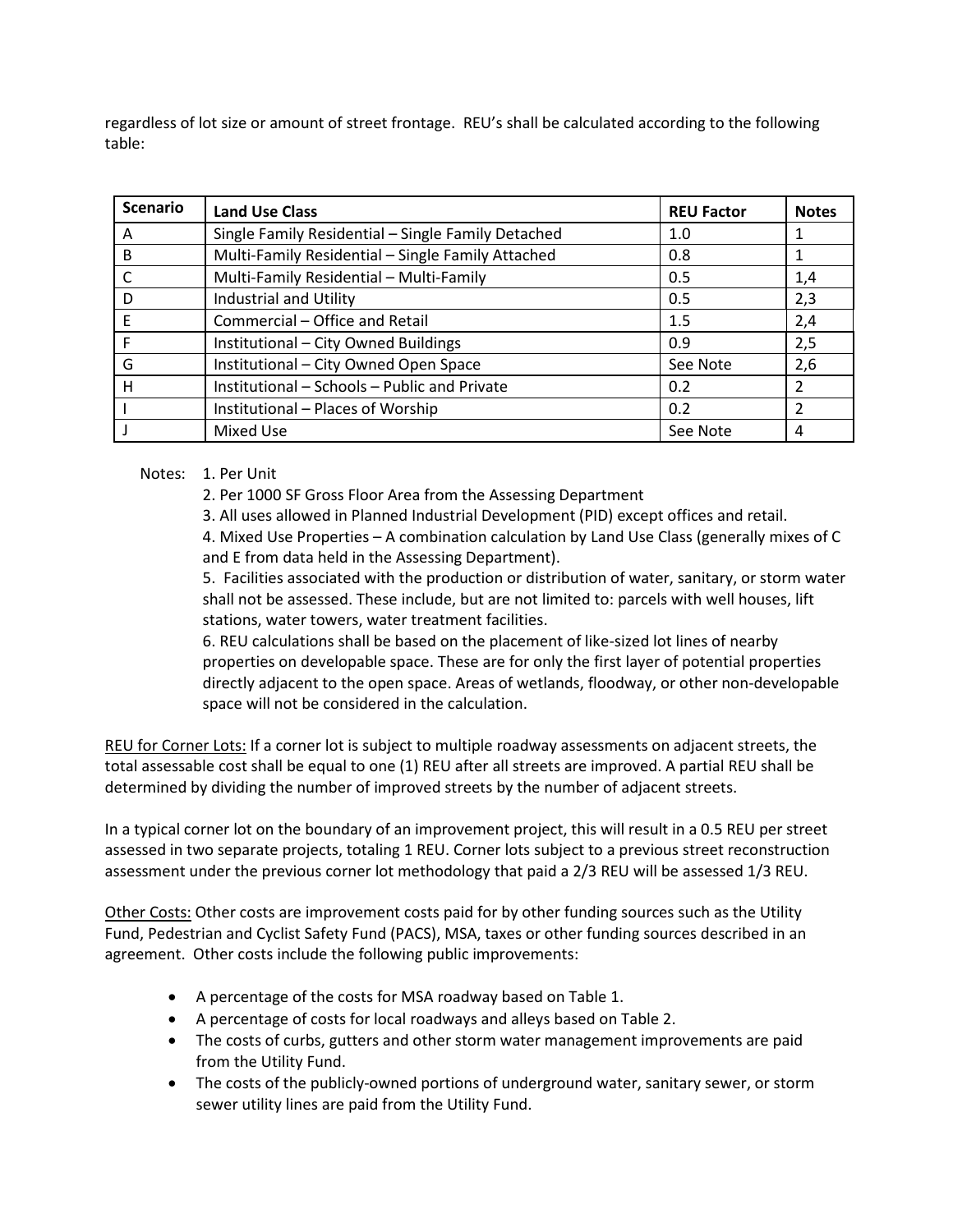• The costs of sidewalks, trails, and pedestrian/cyclist related safety improvements are paid from PACS.

Payment and Interest: Assessment methodology, repayment, and interest are described in the table below, and are subject to the following provisions:

| <b>Project Type</b>               | <b>Assessment</b>            | Payment       | <b>Interest Rate</b>       |
|-----------------------------------|------------------------------|---------------|----------------------------|
|                                   | Methodology                  | <b>Period</b> |                            |
| MSA or Local Roadway              | REU                          | 15 years      | Net Interest +1%           |
| Sanitary Sewer Service Utility    | <b>Direct Costs</b>          | 15 years      | Net Interest +1% or 6.5%*  |
| Line                              |                              |               |                            |
| <b>Water Service Utility Line</b> | <b>Direct Costs</b>          | 15 years      | lNet Interest +1% or 6.5%* |
| <b>Street Lighting</b>            | REU                          | 5 years       | Net Interest +1%           |
| Alleys                            | REU                          | 5 years       | Net Interest +1%           |
| Sound Wall                        | <b>Benefit Determination</b> | 15 years      | lNet Interest +1%          |
| Sump Pump Removal and             | <b>Direct Costs</b>          | 5 years       | 6.5%                       |
| lRedirection                      |                              |               |                            |
| lMaintenance District             | <b>Direct Costs</b>          | 1 Year        | 6.5%                       |
| Garbage and Debris Removal        | Direct Costs                 | 1 Year        | 6.5%                       |
| Tree Removal under \$500          | <b>Direct Costs</b>          | l1 Year       | 6.5%                       |
| Tree Removal \$500-\$1000         | <b>Direct Costs</b>          | 2 Year        | 6.5%                       |
| Tree Removal over \$1000          | <b>Direct Costs</b>          | l3 Year       | 6.5%                       |

\*6.5% if not done with roadway improvements.

- 1. Assessment Interest Rate The interest rate for a special assessment shall be paid based on the "net interest" rate of the bonds to be issued for the project, plus an interest rate premium described in the table above. If a bond is not issued for a project then the net-interest rate shall be the net interest rate of the most recent bonds sold by the City prior to ordering the public improvement.
- 2. Senior Deferral Program: The City makes available an option for residents over age 65 or who have a permanent disability and meet eligibility standards to defer special assessment. The Senior Deferral Program is described in Resolution 2005-78 (Appendix 3).
- 3. Prepayment: The City will accept both partial pre-payments and full pre-payments on assessments before certifying the assessment to Hennepin County. A minimum of 25% of the assessable cost must be paid as a partial prepayment.
- 4. Payment Periods: Payment period vary depending on the purpose for which the assessment was levied. Payment periods and terms shall be amortized using a level annual payment schedule.

### **Background:**

- A. Special Assessment Policy dated April 6, 2021
- B. Special Assessment Policy dated December 4, 2018
- C. Special Assessment Policy dated June 7, 2016
- D. Special Assessment Policy dated August 6, 2012
- E. Special Assessment Policy Background dated September 7, 2010
- F. Special Assessment Policy Proposal dated August 16, 2005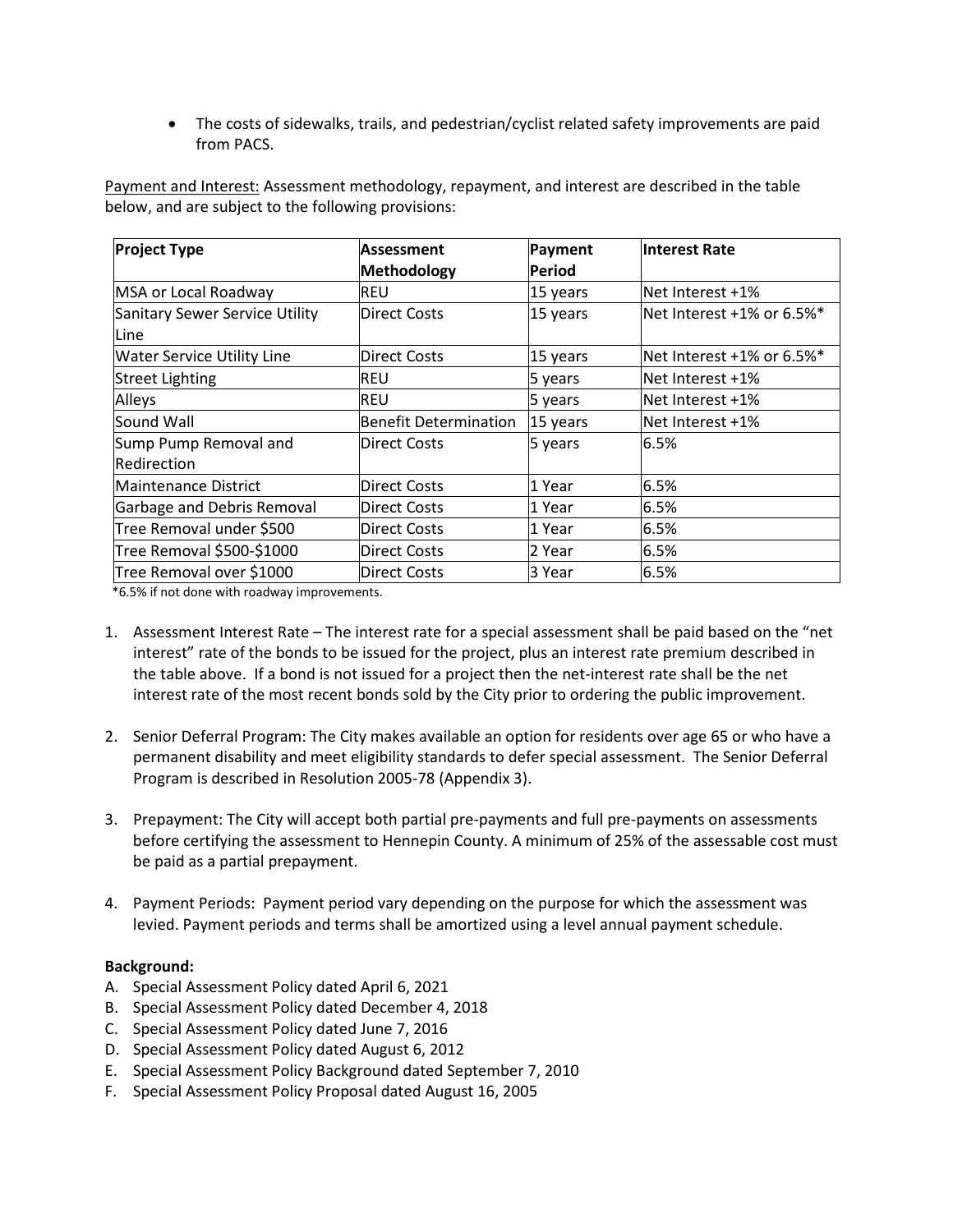- G. Municipal State Aid Special Assessment Policy dated December 5, 2006
- H. Municipal State Aid Special Assessment Policy dated December 21, 2010

#### **Appendix:**

- 1. Table 1: Municipal State Aid (MSA) Roadway Assessment Amount per Year
- 2. Table 2: Local Roadway and Alley Assessment Amount per Year
- 3. Senior Deferral Program Resolution 2005-78

G:\ENG\ADMIN\ASSESSMENTS\POLICY\2021 Assessment Policy Revisions\July 21 2021 Policy Revision\Assessment Policy Dated July 21 2021.docx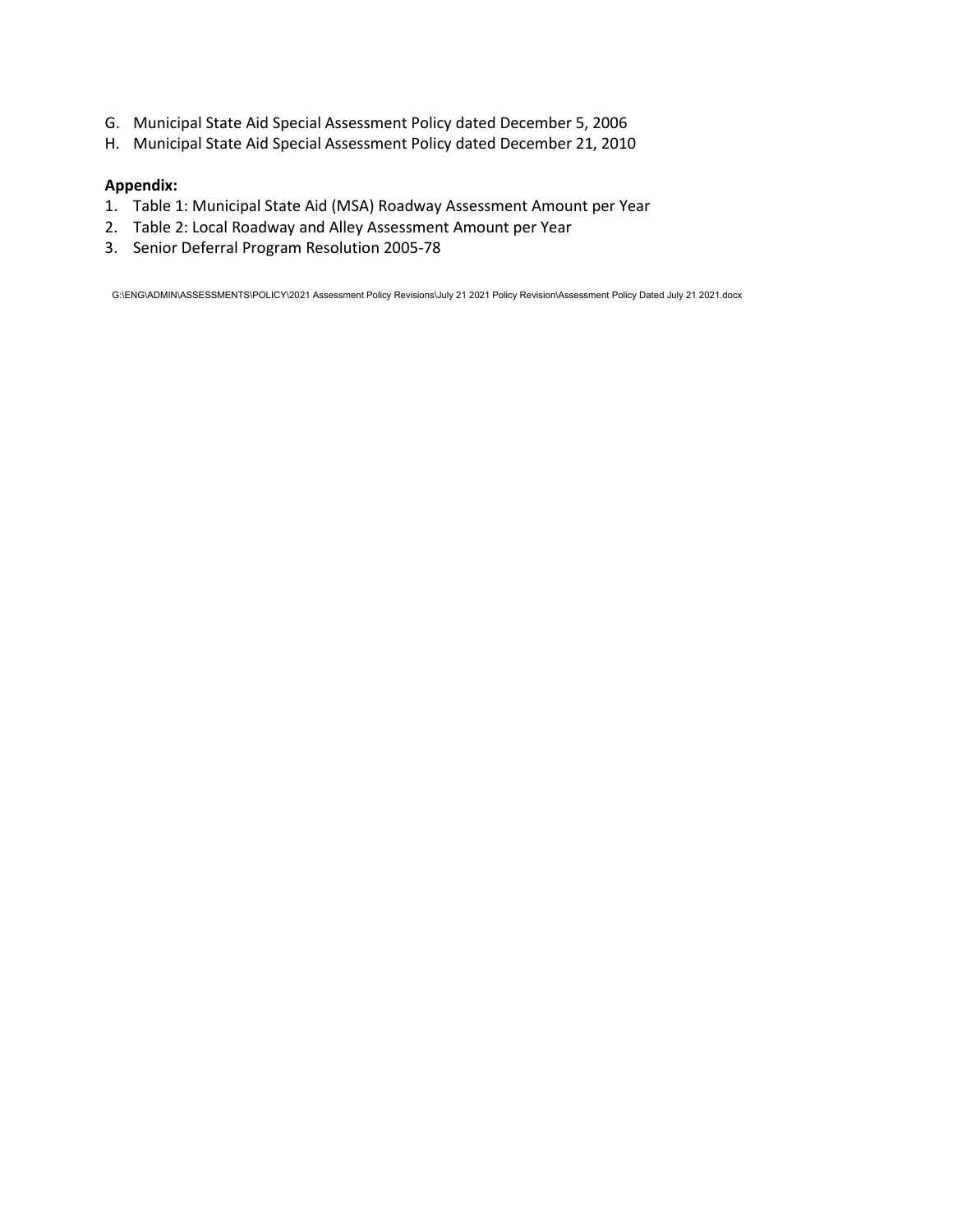# Appendix

# Table 1. Municipal State Aid (MSA) Roadway Assessment Amount per Year

|                |              |            | Percentages  |                            | Sample Assessments During Transition |         |         |          |
|----------------|--------------|------------|--------------|----------------------------|--------------------------------------|---------|---------|----------|
|                |              |            | Reduction in | Cumulative<br>Reduction in |                                      |         |         |          |
|                | Construction | Assessment | Assessments  | Assessment                 | Assessment                           |         |         |          |
| Year           | Year         | Year       | per Year     | per Year                   | per Year                             | \$5,000 | \$7,500 | \$10,000 |
| $\mathbf{0}$   | 2020         | 2021       |              |                            | 20.00%                               | \$5,000 | \$7,500 | \$10,000 |
| 1              | 2021         | 2022       | 21.10%       | 21.10%                     | 15.78%                               | \$3,945 | \$5,918 | \$7,890  |
| $\overline{2}$ | 2022         | 2023       | 5.26%        | 26.36%                     | 14.73%                               | \$3,682 | \$5,523 | \$7,364  |
| 3              | 2023         | 2024       | 5.26%        | 31.62%                     | 13.68%                               | \$3,419 | \$5,129 | \$6,838  |
| 4              | 2024         | 2025       | 5.26%        | 36.88%                     | 12.62%                               | \$3,156 | \$4,734 | \$6,312  |
| 5              | 2025         | 2026       | 5.26%        | 42.14%                     | 11.57%                               | \$2,893 | \$4,340 | \$5,786  |
| 6              | 2026         | 2027       | 5.26%        | 47.40%                     | 10.52%                               | \$2,630 | \$3,945 | \$5,260  |
| 7              | 2027         | 2028       | 5.26%        | 52.66%                     | 9.47%                                | \$2,367 | \$3,551 | \$4,734  |
| 8              | 2028         | 2029       | 5.26%        | 57.92%                     | 8.42%                                | \$2,104 | \$3,156 | \$4,208  |
| 9              | 2029         | 2030       | 5.26%        | 63.18%                     | 7.36%                                | \$1,841 | \$2,762 | \$3,682  |
| 10             | 2030         | 2031       | 5.26%        | 68.44%                     | 6.31%                                | \$1,578 | \$2,367 | \$3,156  |
| 11             | 2031         | 2032       | 5.26%        | 73.70%                     | 5.26%                                | \$1,315 | \$1,973 | \$2,630  |
| 12             | 2032         | 2033       | 5.26%        | 78.96%                     | 4.21%                                | \$1,052 | \$1,578 | \$2,104  |
| 13             | 2033         | 2034       | 5.26%        | 84.22%                     | 3.16%                                | \$789   | \$1,184 | \$1,578  |
| 14             | 2034         | 2035       | 5.26%        | 89.48%                     | 2.10%                                | \$526   | \$789   | \$1,052  |
| 15             | 2035         | 2036       | 5.26%        | 94.74%                     | 1.05%                                | \$263   | \$395   | \$526    |
| 16             | 2036         | 2037       | 5.26%        | 100.00%                    | 0.00%                                | \$0     | \$0     | \$0      |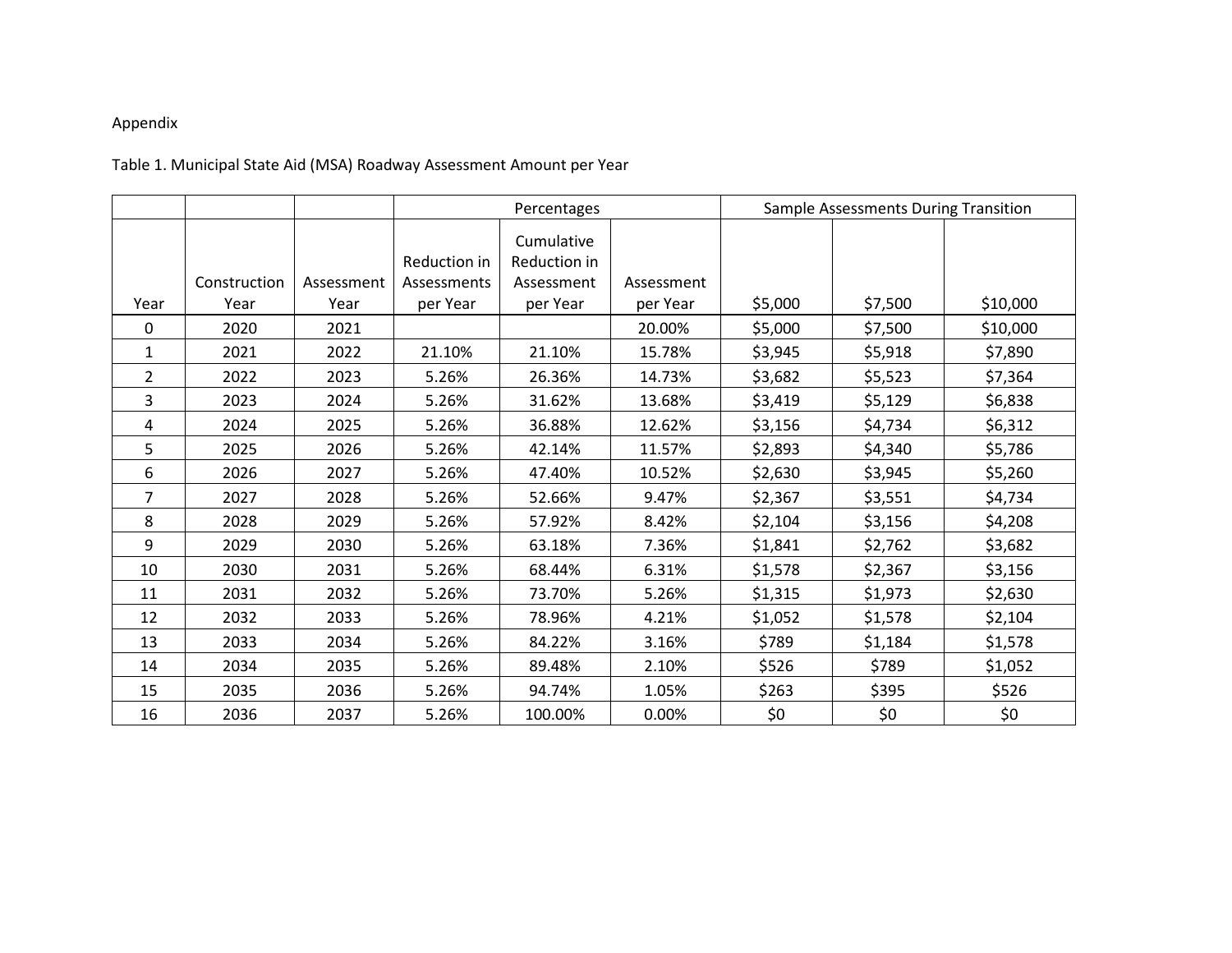Table 2. Local Roadway and Alley Assessment Amount per Year

|                |              |            | Percentages                 |                                          |            |          | Sample Assessments During Transition |          |
|----------------|--------------|------------|-----------------------------|------------------------------------------|------------|----------|--------------------------------------|----------|
|                | Construction | Assessment | Reduction in<br>Assessments | Cumulative<br>Reduction in<br>Assessment | Assessment |          |                                      |          |
| Year           | Year         | Year       | per Year                    | per Year                                 | per Year   | \$10,000 | \$15,000                             | \$20,000 |
| 0              | 2020         | 2021       |                             |                                          |            | \$10,000 | \$15,000                             | \$20,000 |
| $\mathbf{1}$   | 2021         | 2022       | 21.10%                      | 21.10%                                   | 78.90%     | \$7,890  | \$11,835                             | \$15,780 |
| $\overline{2}$ | 2022         | 2023       | 5.26%                       | 26.36%                                   | 73.64%     | \$7,364  | \$11,046                             | \$14,728 |
| 3              | 2023         | 2024       | 5.26%                       | 31.62%                                   | 68.38%     | \$6,838  | \$10,257                             | \$13,676 |
| 4              | 2024         | 2025       | 5.26%                       | 36.88%                                   | 63.12%     | \$6,312  | \$9,468                              | \$12,624 |
| 5              | 2025         | 2026       | 5.26%                       | 42.14%                                   | 57.86%     | \$5,786  | \$8,679                              | \$11,572 |
| 6              | 2026         | 2027       | 5.26%                       | 47.40%                                   | 52.60%     | \$5,260  | \$7,890                              | \$10,520 |
| $\overline{7}$ | 2027         | 2028       | 5.26%                       | 52.66%                                   | 47.34%     | \$4,734  | \$7,101                              | \$9,468  |
| 8              | 2028         | 2029       | 5.26%                       | 57.92%                                   | 42.08%     | \$4,208  | \$6,312                              | \$8,416  |
| 9              | 2029         | 2030       | 5.26%                       | 63.18%                                   | 36.82%     | \$3,682  | \$5,523                              | \$7,364  |
| 10             | 2030         | 2031       | 5.26%                       | 68.44%                                   | 31.56%     | \$3,156  | \$4,734                              | \$6,312  |
| 11             | 2031         | 2032       | 5.26%                       | 73.70%                                   | 26.30%     | \$2,630  | \$3,945                              | \$5,260  |
| 12             | 2032         | 2033       | 5.26%                       | 78.96%                                   | 21.04%     | \$2,104  | \$3,156                              | \$4,208  |
| 13             | 2033         | 2034       | 5.26%                       | 84.22%                                   | 15.78%     | \$1,578  | \$2,367                              | \$3,156  |
| 14             | 2034         | 2035       | 5.26%                       | 89.48%                                   | 10.52%     | \$1,052  | \$1,578                              | \$2,104  |
| 15             | 2035         | 2036       | 5.26%                       | 94.74%                                   | 5.26%      | \$526    | \$789                                | \$1,052  |
| 16             | 2036         | 2037       | 5.26%                       | 100.00%                                  | 0.00%      | \$0      | \$0                                  | \$0      |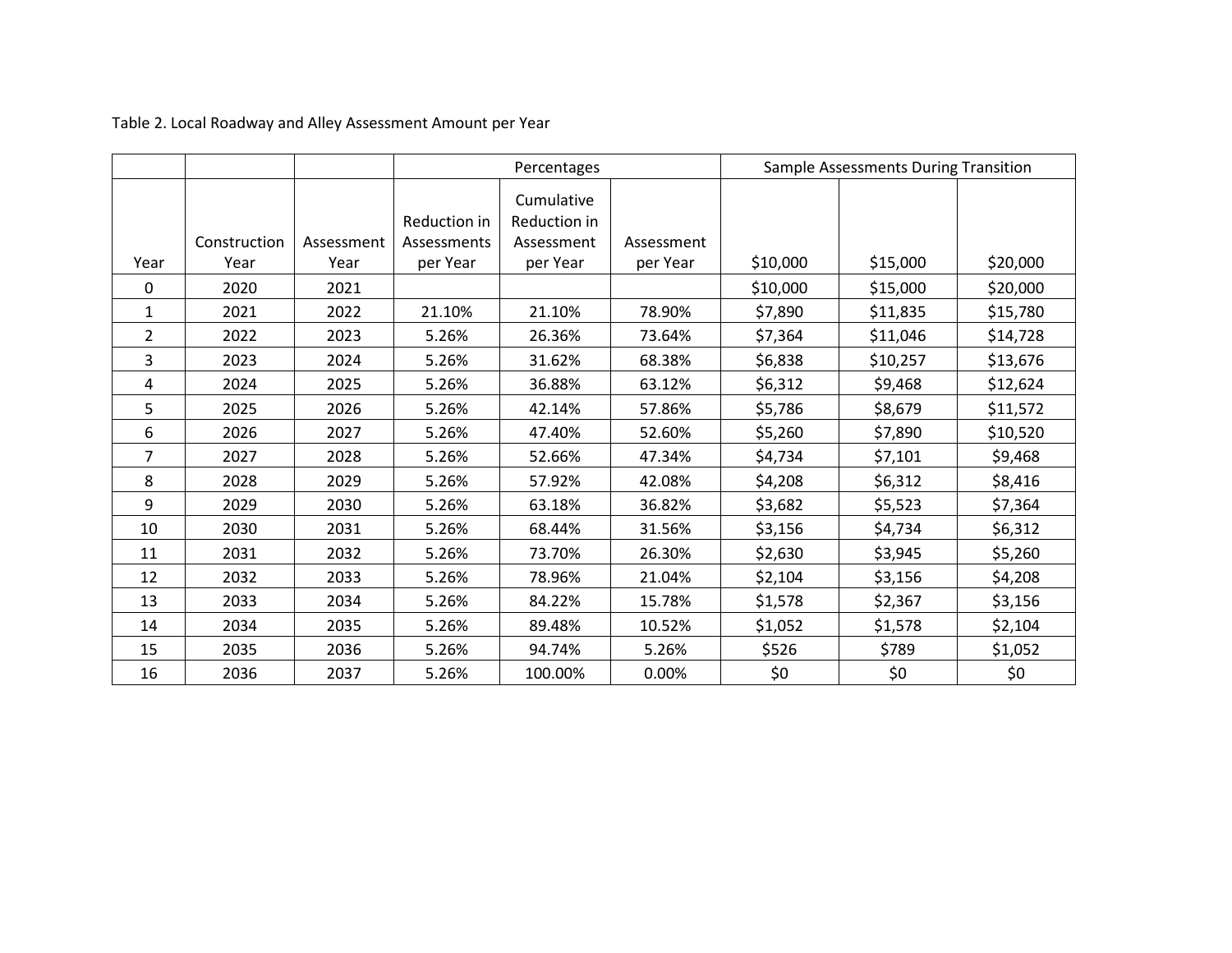

### **AUTHORIZING SPECIAL ASSESSMENT SENIOR DEFERRAL PROGRAM**

City of Edina

WHEREAS, by Minnesota Statutes, Sections 435.193 through 435.195, the City is authorized and empowered to defer the payment of special assessments against homestead property owned by a person 65 years of age or older or retired by virtue of a permanent and total disability for whom payment of such special assessment would be a hardship; and

WHEREAS, the City Council of the City of Edina deems it desirable and in the best interests of the City of Edina and its citizens to implement such authority and power by establishing standards, guidelines and procedures for the granting and processing of such deferments;

NOW, THEREFORE BE IT RESOLVED, that the following standards, guidelines and procedures are hereby established and adopted:

# **ELIGIBILITY STANDARDS**

- The applicant must be 65 years of age or older or retired by virtue of a permanent and total disability, and
- The applicant must be the fee simple owner of the property or must be a contract vendee for fee simple ownership, and
- The property for which deferment is requested must be classified and taxed as homestead property by the City Assessor as of the date the application for deferment is made, and
- The first year's installment of the proposed special assessment must, either alone or in the aggregate with installments of other special assessments due against the property and payable in the first year of the proposed assessment, total more than two percent of the applicant's total household income as defined by Minnesota Statutes, Chapter 290A.

## **INTEREST RATE**

• Any special assessment deferred pursuant to this policy shall bear interest at the prevailing interest rate applicable at the time the assessment was originally levied.

## **TERMINATION**

• Special Assessment payments deferred pursuant to the eligibility requirements set forth by this policy shall become payable effective upon the occurrence of one of the following events: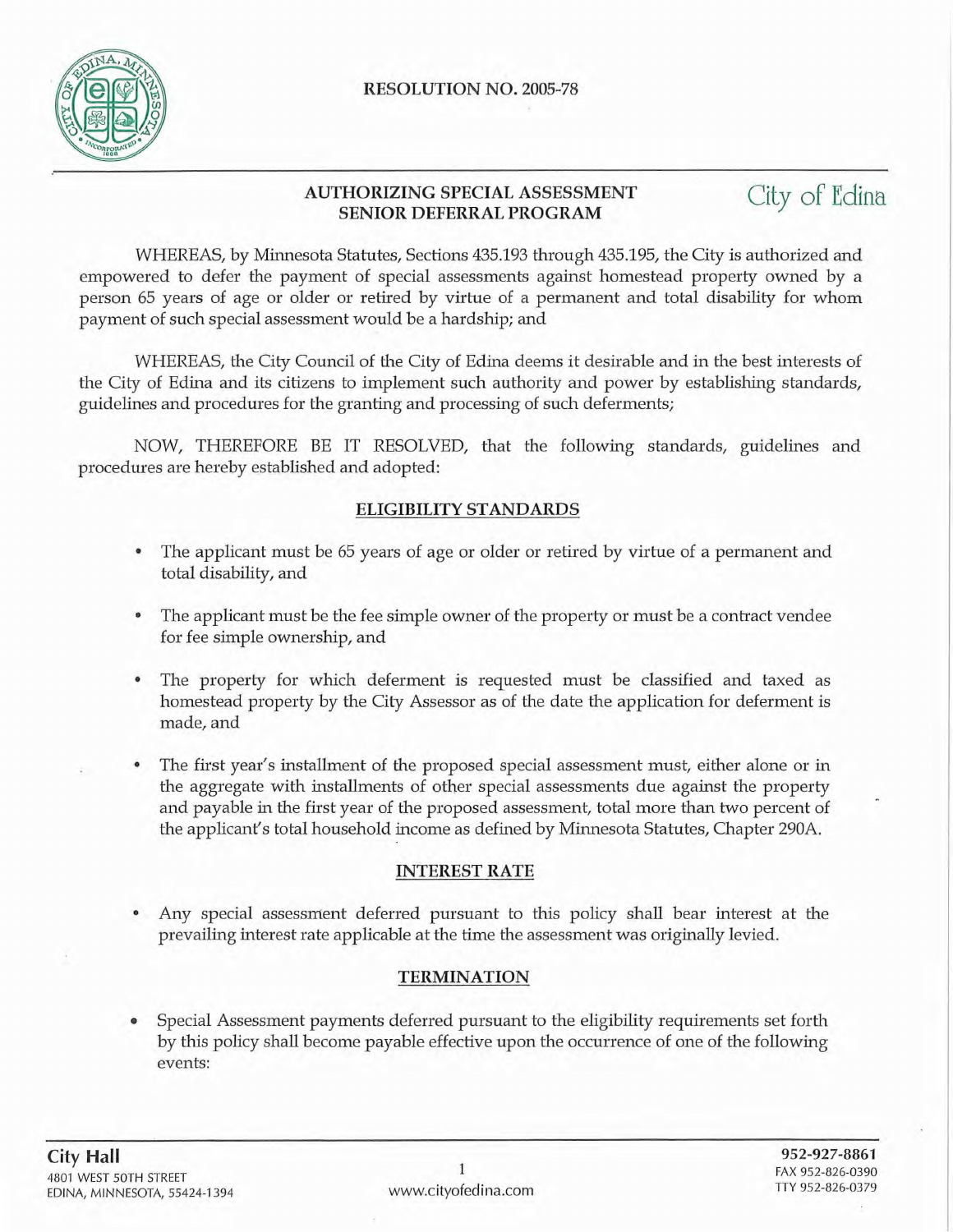- The subject property is sold, transferred, subdivided, or in any way conveyed to another by the fee owner qualified for deferral status.
- The death of the fee owner qualified for deferral status unless a surviving joint tenant, tenant in common, or contract vendee is eligible for the deferral benefit provided hereunder.
- The property loses its homestead status for any reason.
- The City council determines that there would be no hardship to require an immediate or partial payment of the deferred special assessment.

### PROCEDURES

- The applicant for deferment must file a completed application and affidavit with the City Assessor on or before November  $15<sup>th</sup>$  of the year preceding the year for which deferral status is requested in order to implement the deferral program for said year.
- All applications for deferment shall be made on forms prepared and supplied by Hennepin County and the City of Edina.
- The City Assessor shall include in any and all mailed notices of public hearings with respect to special assessments, a statement explaining the deferment policy hereby adopted.
- The City Assessor shall transmit all deferments granted pursuant to this policy to the Hennepin County Auditor for recording with the Office of the County Recorder, Hennepin County, Minnesota, so as to give notice of such deferment to all future owners and encumbrancers of the property for which a deferment has been granted.

BE IT FURTHER RESOLVED, that the City Council shall not be prohibited from determining that a hardship exists, and that a deferment should be granted on the above terms and conditions, even if the eligibility requirements are not met by an applicant, provided that the Council finds that:

- There are exceptional and unusual circumstances not covered by the foregoing standards and guidelines, and
- If granted, the deferment will have been made in a non-discriminatory manner, and
- The granting of the deferment will not give the applicant an unreasonable preference over other applicants.

BE IT FURTHER RESOLVED, that failure of the City to give notice pursuant to this policy or the granting or denial of any deferment shall not invalidate any special assessment otherwise made and levied by the City of Edina pursuant to applicable statutory requirements.

ATTEST: Delug a Manger City Clerk  $\begin{matrix} 0 & \cdots & \cdots & \cdots \end{matrix}$  Mayor